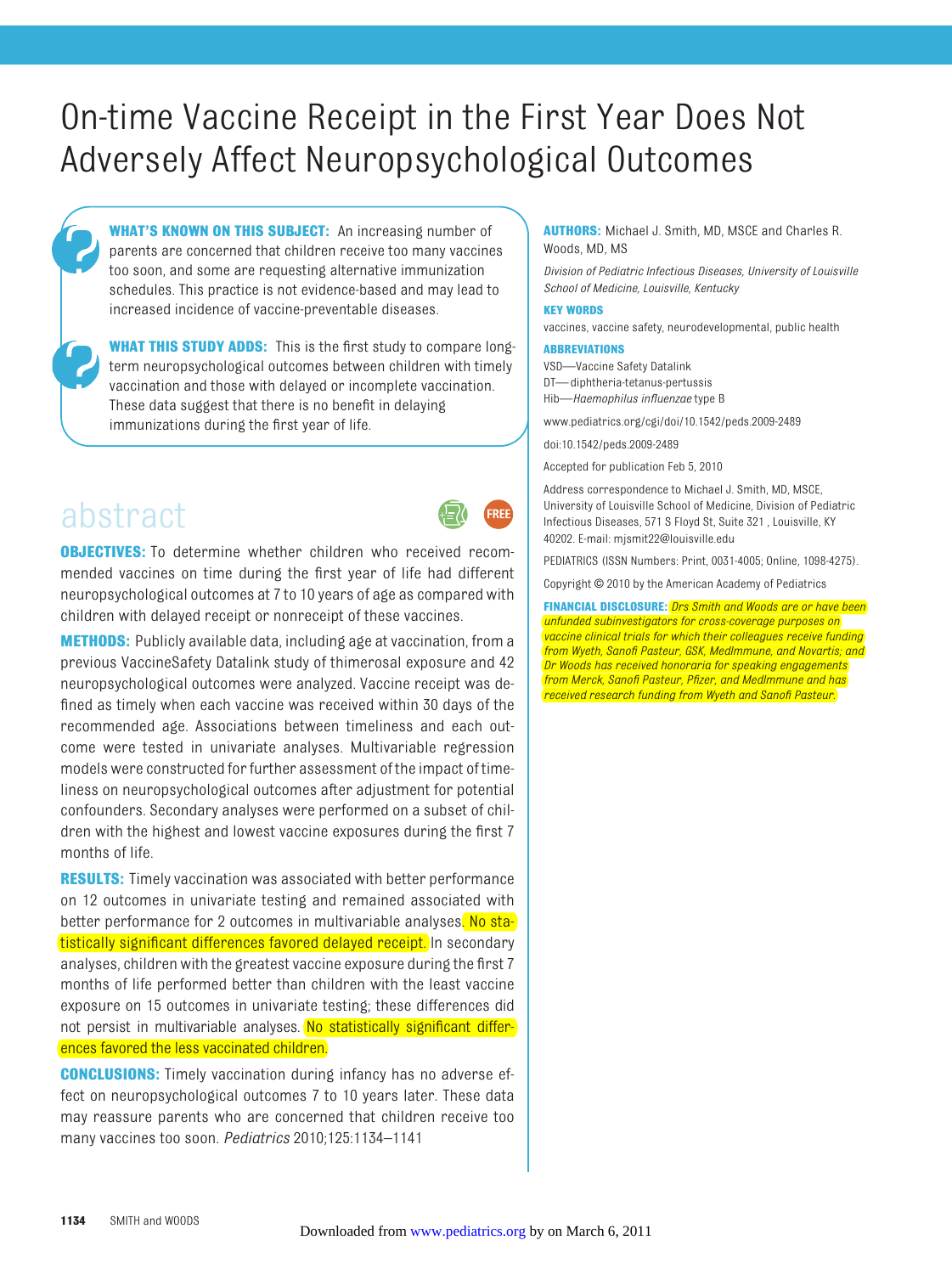Childhood vaccines have led to remarkable reductions in child mortality and disease-related injury during the past 60 years<sup>1</sup>; however, as the visible threats of vaccine-preventable diseases have decreased, parental concerns about vaccine safety have increased.2 Most recently, these concerns have focused on the now debunked links between autism and the measles-mumps-rubella vaccine as well as concerns about the ethyl mercury– containing preservative thimerosal, which is no longer present in routine childhood immunizations except for some influenza vaccines.3

Another area of parental angst relates to potential overburdening of the infant immune system or other harms as a result of administration of multiple vaccines at an early age.<sup>4</sup> Although the number of parents who completely refuse vaccines remains low,<sup>5</sup> many families are requesting alternative immunization schedules that space out and delay receipt of the recommended childhood vaccines.6 There is no evidence that timely receipt of all recommended vaccines during infancy causes harm of any type. Vaccine delay, conversely, may lead to potentially severe negative consequences as a result of prolonged susceptibility to vaccine-preventable diseases.7 Nonetheless, misinformation in the media and on the Internet may increase parental demand for immunization schedules that vary substantially from national recommendations.

Because undervaccinated children inthe United States have higher rates of some vaccine-preventable disease than vaccinated children,8 randomized, controlled trials designed to assess the safety of recommended versus alternative immunization schedules cannot be conducted on ethical grounds; however, the National Vaccine Advisory Committee Vaccine Safety Working Group has suggested that retrospective observational

studies of populations with natural variation in vaccination schedules may provide useful information on this issue.<sup>9</sup>

The Vaccine Safety Datalink (VSD) project has provided important safety information for a number of childhood vaccines10–12 and has also been used to assess vaccine timeliness.13,14 One recent VSD study found no evidence to support a causal association between thimerosal exposure during the first 7 months of life and neuropsychological outcomes at 7 to 10 years of age.<sup>15</sup> We used publicly available data from this study to evaluate whether children who received all recommended vaccines on time in the first year of life had different neuropsychological outcomes as compared with children with delayed receipt or nonreceipt of these vaccines.

## **METHODS**

## **Data Source**



A publicly available cohort of 1047 children from a previous study of thimerosal exposure and neuropsychological outcomes at 7 to 10 years was analyzed.<sup>15</sup> Children in the cohort were born between 1993 and 1997 and underwent 42 in-depth neuropsychological tests between 2003 and 2004. The public-use data set contains age in days for all vaccines administered during the first year of life. These data were used to construct timeliness variables. In addition to immunization history, the data set contains detailed sociodemographic and medical history data, which were used as covariates. The study was granted exempt status by the institutional review board at the University of Louisville.

## **Study Definitions**

On the basis of the 1993–1997 immunization schedules,<sup>16,17</sup> children were required to have received at least 2 hepatitis B, 3 diphtheria-tetanus-pertussis (DTP), 3 *Haemophilus influenzae* type B

(Hib), and 2 polio vaccines (2:3:3:2 series) to be considered up-to-date during the first year of life. For our primary analyses which used data from all children in the data set, vaccine receipt was defined as timely when each of these vaccine doses was received within 30 days of the recommended age, consistent with previous studies of vaccine timeliness.18 Children who did not meet this definition were classified as having untimely vaccine receipt. Although receipt of 2 doses of 1 specific Hib vaccine (PRP-OMP) could complete the primary series, we required 3 doses of Hib vaccine for definitions of timeliness and up-to-date status to maximize the vaccine exposure, because both the number and the timeliness of vaccines received were components of dosage exposure for our analyses.

A second set of analyses were performed to measure more precisely the association between density of vaccine receipt and neuropsychological outcomes. In these analyses, we first stratified children by age in quintiles at completion of the 2:3:3:2 series. Children in the first 2 quintiles were considered to be the "most timely vaccinated" having received a minimum of 10 vaccines in the first 7 months of life. A "least vaccinated" group was defined as those in the cohort who received  $\leq$ 6 vaccine doses of any type during the first 7 months of life (defined as  $\leq$ 209 days). Although a small number of these children may have gone on to complete the 2:3:3:2 series before their first birthday, we included them in the least vaccinated group because they had the lowest density of vaccine receipt in the first 7 months of life.

## **Outcomes**

The 42 specific neuropsychological tests have been previously described in detail.15,19 In summary, these include assessments of speech and language,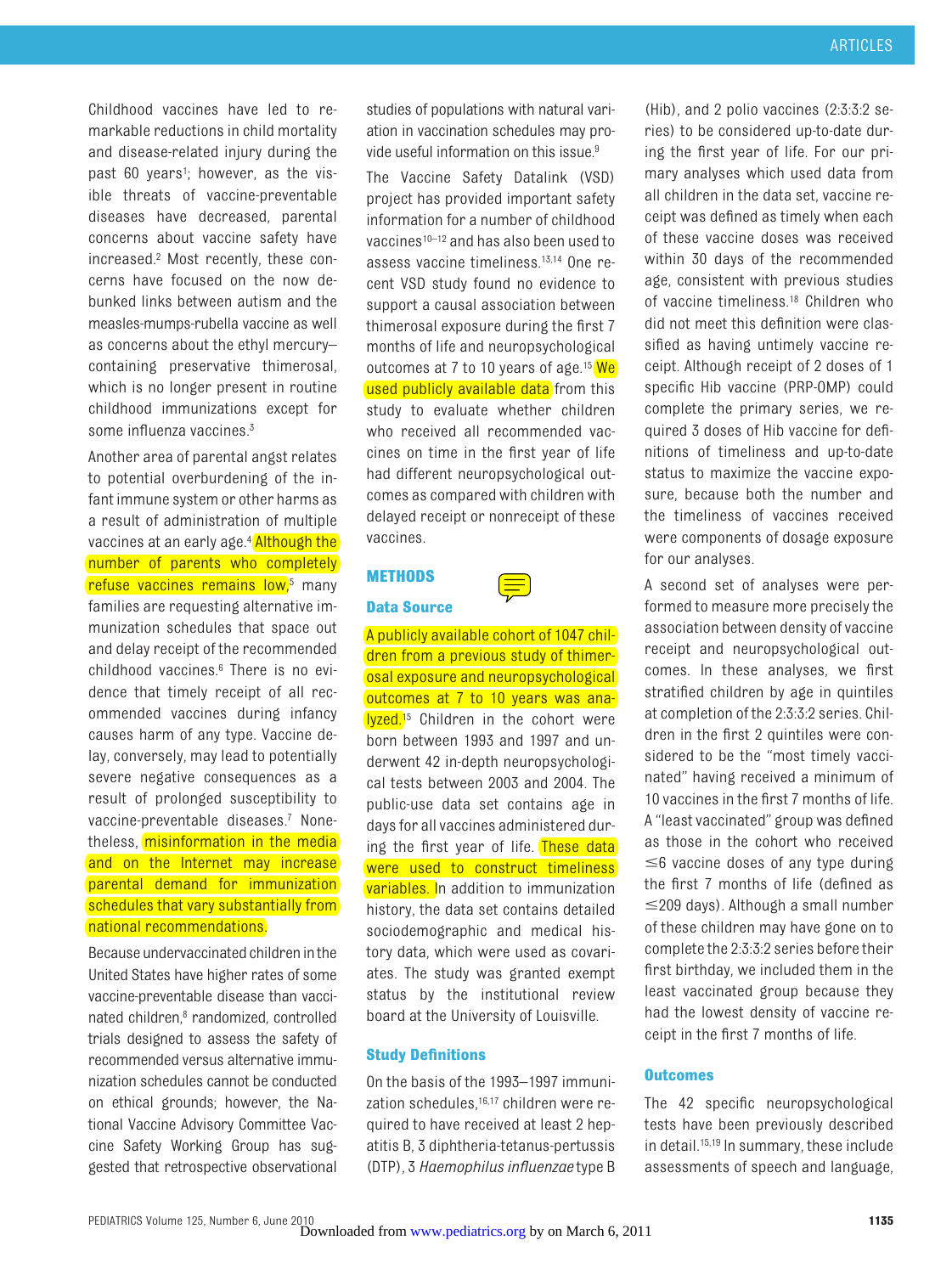verbal memory, achievement, fine motor coordination, visuospatial ability, attention and executive-functioning tasks, behavior regulation, tics, and general intellectual functioning. These tests were chosen on the basis of previous studies of neurodevelopmental outcomes associated with methylmercury exposure.<sup>20,21</sup>

## **Statistical Analyses**

Associations between timeliness and each of the 42 outcomes were tested in univariate analysis by using *t* tests. Multivariable regression models were constructed to assess further the impact of timeliness on neuropsychological outcomes after adjustment for potential confounders. All analyses controlled for age, gender, birth weight, poverty status, maternal IQ, maternal education, study site, cumulative ethyl mercury exposure during the first 7 months of life, and Home Observation for Measurement of the Environment score (an objective assessment of stimulation and emotional support in the home environment, which has been associated with developmental outcomes).22,23 Additional covariates that were associated with specific outcomes in the original study were included where appropriate (Supplemental Appendix, which is published as supporting information at www.pediatrics.org/content/full/125/6/ 1134).19 In the secondary analyses, outcomes were compared between the most timely and least timely vaccinated children by using *t* tests. Multivariable analyses were performed by using the same covariates as in the primary analyses. All statistical analyses were performed by using Stata 9.0 (Stata Corp, College Station, TX) and SPSS 17 (SPSS, Inc, Chicago, IL).

## **RESULTS**

A total of 491 (47%) of 1047 children met the study definition for timely receipt. An additional 235 (23%) received all recommended vaccines during the study period but not on time. The remaining 311 (20%) did not receive all recommended vaccines during the study period. Timely receipt of individual vaccine series was highest for hepatitis B (83%) and polio (79%) vaccines and lowest for DTP (65%) and Hib (53%) vaccines. Type of vaccine could be verified for 2636 (93%) of 2834 Hib doses. Of these, only 15 (0.6%) were PRP-OMP. Nine (0.86%) children received no vaccines at all during the study period.

Selected characteristics of children in each group are presented in Table 1. Consistent with the study definitions, children in the untimely and least timely groups received fewer vaccines, both during the first year of life and the first 7 months of life. Children with later vaccine receipt had lower family household incomes in both analyses, although all groups averaged well above the poverty level. They also had lower percentages of mothers with college degrees. Finally, there were greater proportions of male children and single-parent households in the less timely groups. These differences did not reach statistical significance in the primary analyses of timely versus untimely receipt but did in the secondary analyses of most timely versus least timely receipt. There were no

**TABLE 1** Selected Sociodemographic and Clinical Characteristics by Timeliness Status

| Characteristic                                                                | <b>Total Cohort</b> | Primary Analysis        |                       |        | Secondary Analysis          |                            |        |
|-------------------------------------------------------------------------------|---------------------|-------------------------|-----------------------|--------|-----------------------------|----------------------------|--------|
|                                                                               | $(N = 1047)$        | Untimely<br>$(n = 556)$ | Timely<br>$(n = 491)$ | Pa     | Least Timely<br>$(n = 112)$ | Most Timely<br>$(n = 310)$ | Рa     |
| Total no. of vaccines during first year<br>of life, mean $\pm$ SD             | $10.90 \pm 1.94$    | $10.10 \pm 2.34$        | $11.80 \pm 0.60$      | < 0.01 | $7.40 \pm 3.49$             | $11.80 \pm 0.64$           | < 0.01 |
| Total no. of hepatitis B vaccines<br>during first year of life, mean $\pm$ SD | $2.71 \pm 0.77$     | $2.46 \pm 0.96$         | $2.99 \pm 0.27$       | < 0.01 | $1.68 \pm 1.28$             | $2.98 \pm 0.30$            | < 0.01 |
| Total no. of Hib vaccines during first<br>year of life, mean $\pm$ SD         | $2.71 \pm 0.64$     | $2.42 \pm 0.75$         | $3.02 \pm 0.17$       | < 0.01 | $1.88 \pm 1.05$             | $3.04 \pm 0.21$            | < 0.01 |
| Total no. of DTP/DTaP vaccines during<br>first year of life, mean $\pm$ SD    | $2.85 \pm 0.53$     | $2.71 \pm 0.69$         | $3.01 \pm 0.10$       | < 0.01 | $1.96 \pm 0.98$             | $3.01 \pm 0.11$            | < 0.01 |
| Total no. of polio vaccines during first<br>year of life, mean $\pm$ SD       | $2.62 \pm 0.61$     | $2.51 \pm 0.70$         | $2.73 \pm 0.46$       | < 0.01 | $1.86 \pm 1.00$             | $2.74 \pm 0.46$            | < 0.01 |
| Total no. of vaccines during first 7 mo<br>of life, mean $\pm$ SD             | $9.4 \pm 2.44$      | $8.00 \pm 2.41$         | $11.10 \pm 1.01$      | < 0.01 | $4.20 \pm 1.96$             | $11.20 \pm 0.79$           | < 0.01 |
| Age at assessment, mean $\pm$ SD, y                                           | $9.30 \pm 1.08$     | $9.40 \pm 1.04$         | $9.20 \pm 1.11$       | < 0.01 | $9.20 \pm 1.02$             | $9.20 \pm 1.15$            | .808   |
| Male gender, %                                                                | 48.6                | 51.0                    | 45.8                  | .090   | 58.0                        | 46.5                       | .036   |
| Household income, mean $\pm$ SD <sup>b</sup>                                  | $412 \pm 260$       | $380 \pm 241$           | $448 \pm 275$         | < 0.01 | $334 \pm 217$               | $448 \pm 288$              | < 0.01 |
| Maternal college degree, %                                                    | 51.5                | 46.8                    | 56.8                  | .001   | 42.9                        | 58.4                       | .005   |
| Single-parent household, %                                                    | 19.5                | 21.5                    | 17.1                  | .068   | 29.5                        | 18.1                       | .011   |
| HOME score, mean $\pm$ SD                                                     | $12.00 \pm 1.95$    | $11.90 \pm 1.98$        | $12.10 \pm 1.90$      | .070   | $11.90 \pm 2.00$            | $12.10 \pm 1.95$           | .297   |

HOME indicates Home Observation for Measurement of the Environment.

a Calculated by using *t* tests.

**b** Reported as percentage above poverty level.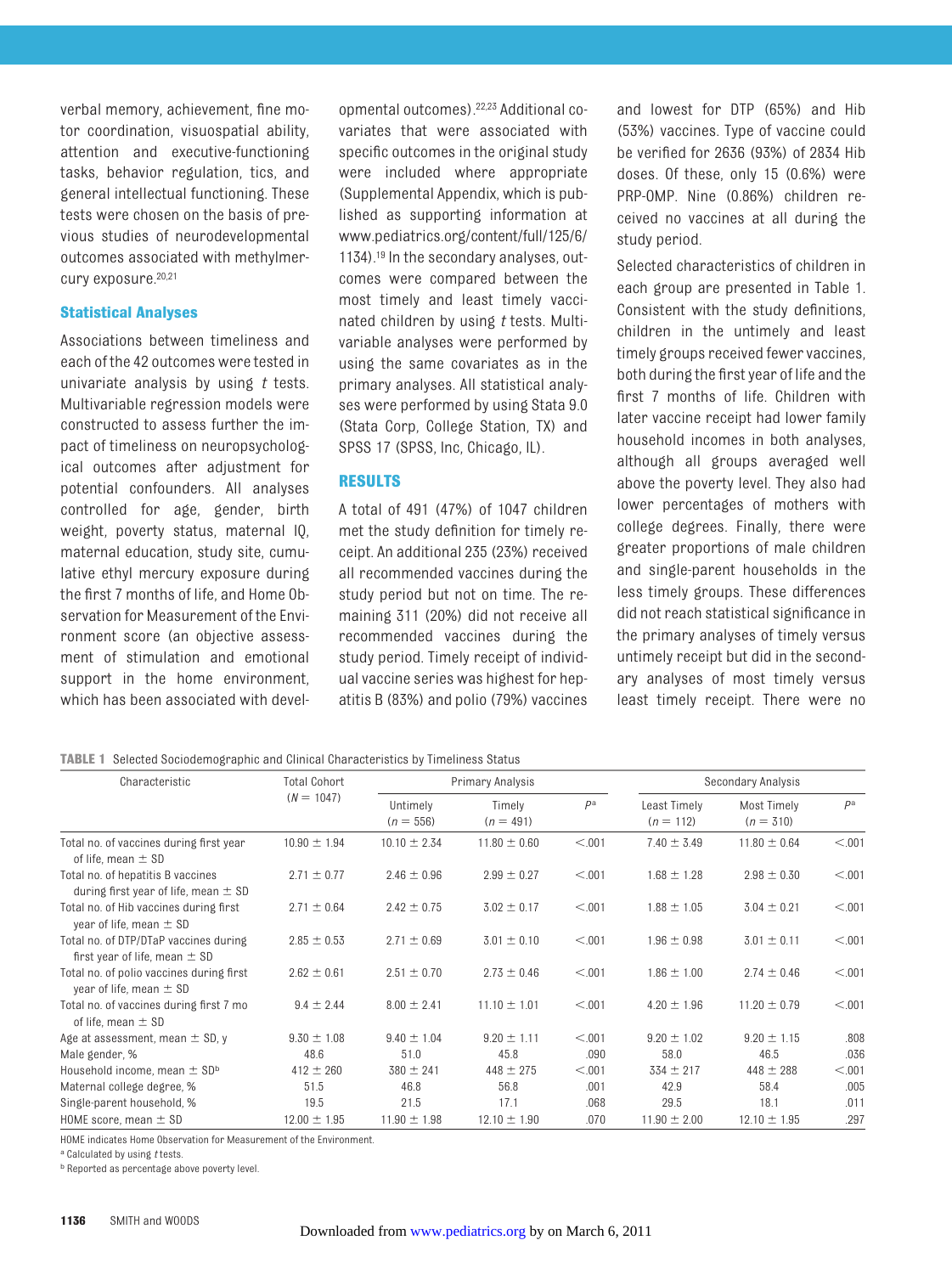significant differences between the groups in the average Home Observation for Measurement of the Environment score.

In the primary analyses, timely receipt was significantly associated with better performance on 12 of 42 outcomes in univariate analyses (Table 2). Specifically, children with timely receipt scored statistically better on the Boston Naming Test, grooved pegboard, metacognition, and teacher Connor's ratings for hyperactivity and inattentiveness. They also had higher verbal, performance, and full-scale IQs and were reported by parents to stutter less than children with untimely receipt. Children with untimely receipt did not perform better (no clinically or statistically significant differences) on any of the outcomes.

Timely receipt remained independently associated with 2 outcomes in multivariable analysis (Table 3). Children who received their vaccines on time scored 1 point higher on the Developmental Neuropsychological Assessment (NEPSY) speeded naming test (mean: 27.4 [SD: 8.12]), which requires rapid access to and production of recurring colors, sizes, and shapes. They also scored 2.7 points higher on the Wechsler Abbreviated Scale of Intelligence performance IQ (standardized mean: 100 [SD: 15]), which assesses block design and matrix reasoning.

In the secondary analyses, children were separated into 3 groups (Fig 1). The most timely group ( $n = 310$ ) completed the 2:3:3:2 series between 154 and 191 days  $(< 6.4$  months). The least timely group ( $n = 112$ ) included 93 children who did not complete the series during the first year of life and 19 children who completed the series between 263 and 363 days. All children who were not categorized into the most or least timely group  $(n = 625)$ were excluded from the secondary analyses. Univariate comparisons between the most and least timely vaccinated children are presented in Table 2. Children in the most timely group performed statistically better than children in the least timely group for 15 of the 42 outcomes, including 10 of the 12 outcomes associated with better outcome in the primary analysis. No test differences favoring the least timely group reached statistical significance. There were no significant differences between the 2 groups for any of the outcomes in multivariable analysis.

## **DISCUSSION**

Receipt of all recommended childhood vaccines on time in the first year of life in 1993–1997 had no negative impact on neuropsychological outcomes at 7 to 10 years of age, compared with delayed receipt or nonreceipt of  $\geq$ 1 dose during infancy. In fact, children who received each dose of each vaccine on time performed better on 2 of the 42 outcomes tested after adjustment for multiple familial and socioeconomic factors. Those with delayed receipt or nonreceipt of  $\geq$ 1 infant dose did not perform better on any measure.

We initially analyzed vaccine dose exposure as a simple dichotomous timeliness variable on the basis of the Centers for Disease Control and Prevention's immunization schedule: receipt of each recommended dose on time versus  $\geq$ 1 dose being delayed or missing. This definition of timeliness, however, was initially developed to identify factors that are associated with undervaccination and ongoing susceptibility to vaccine-preventable diseases.18 Use of this strict definition classified children who completed the 2:3:3:2 series within the first 7 or 8 months of life as untimely when any of the doses were given outside of the 30 day window from earliest date of eligibility. This accounts for the relatively small differences in the mean number of vaccine doses received in the first 7 months of life between the timely and untimely groups (11 vs 8), which might have masked small but important differences on  $\geq$ 1 test outcome.

To address more precisely the issue of density of vaccine exposure in the first 7 months of life as a potential risk factor for poorer neurodevelopmental outcomes, we identified a subset of children who had maximum receipt of vaccines during the first 7 months of life (mean: 11.2 doses) and a subset of children who had least timely vaccination and far less exposure to vaccines during the first 7 months of life (mean: 4.2 doses). The least timely vaccinated children did not perform better than the most timely vaccinated children for any of the 42 assessments. The most timely children performed better on 15 of 42 measures in univariate analyses, but these differences did not persist in multivariable analyses. Differences in familial and socioeconomic factors between the 2 groups likely accounted for the univariate results.

This comparison of the subsets of most and least vaccine exposed confirmed the findings of the timely versus nontimely analyses of the full cohort. In both analyses, the comparison groups received multiple patterns of vaccination receipt, some of which were delayed but ultimately complete and others that were only partially to minimally complete. The lack of any statistically significant results that favored delayed receipt of vaccines in the first year of life sends a clear public health message that should be comforting to many parents with vaccine safety concerns: children can receive their immunizations on time and expect to have the same neurodevelopmental outcomes as children with any other pattern of vaccine receipt.

This is important because vaccine delay in the first year of life, regardless of whether it is intentional, can have neg-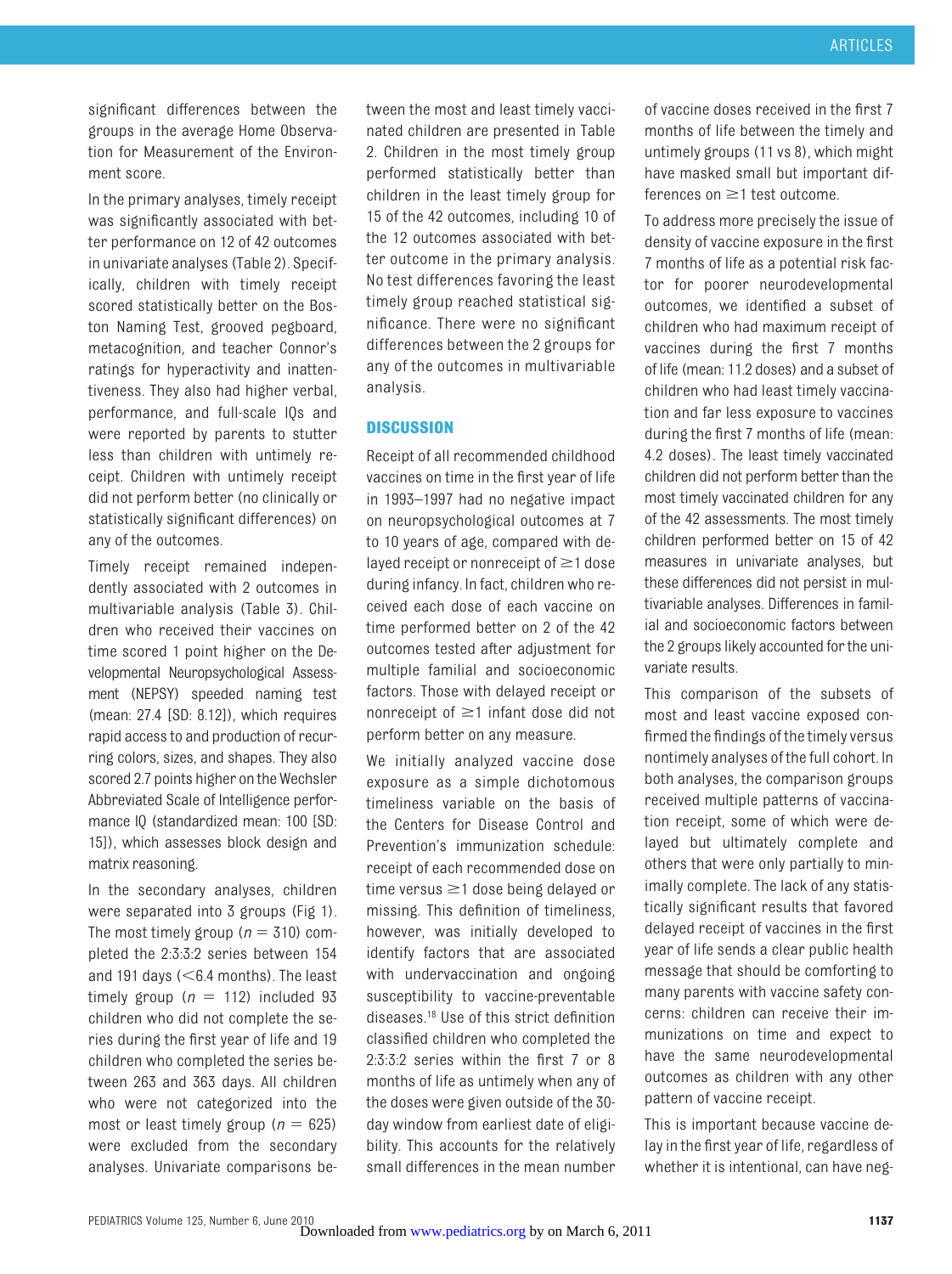| <b>TABLE 2</b> Neuropsychological Outcomes Associated With Timely Vaccination in Univariate Analysis |  |  |  |  |  |  |  |  |  |  |  |
|------------------------------------------------------------------------------------------------------|--|--|--|--|--|--|--|--|--|--|--|
|------------------------------------------------------------------------------------------------------|--|--|--|--|--|--|--|--|--|--|--|

| Domain                  | Specific Outcome                                                                         | Primary Analysis        |                       | Secondary Analysis          |                            |
|-------------------------|------------------------------------------------------------------------------------------|-------------------------|-----------------------|-----------------------------|----------------------------|
|                         |                                                                                          | Untimely<br>$(n = 556)$ | Timely<br>$(n = 491)$ | Least Timely<br>$(n = 112)$ | Most Timely<br>$(n = 310)$ |
| Speech and language     | Boston Naming Testa,b<br><b>NEPSY</b>                                                    | 39.1                    | 40.1                  | 37.4                        | 40.3                       |
|                         | Speeded naming <sup>b</sup>                                                              | 26.9                    | 27.9                  | 26.0                        | 27.8                       |
|                         | Comprehension of instructions                                                            | 23.5                    | 23.6                  | 23.6                        | 23.7                       |
|                         | Clinical Evaluation of Language Fundamentals                                             |                         |                       |                             |                            |
|                         | Formulated sentences                                                                     | 32.7                    | 32.9                  | 32.2                        | 33.1                       |
|                         | Recalling sentences                                                                      | 44.2                    | 45.0                  | 43.6                        | 44.9                       |
|                         | Goldman-Fristoe Test of Articulation (lower = better)                                    | 1.58                    | 1.56                  | 1.66                        | 1.51                       |
|                         | Stuttering, %                                                                            |                         |                       |                             |                            |
|                         | Rating by evaluator                                                                      | 3.24                    | 3.48                  | 2.70                        | 3.24                       |
|                         | Rating by parent <sup>a</sup>                                                            | 3.62                    | 1.04                  | 2.70                        | 0.65                       |
|                         | Rating by teacher                                                                        | 9.36                    | 8.47                  | 7.69                        | 9.32                       |
| Verbal memory           | California Verbal Learning Test<br>Free recall                                           |                         |                       |                             |                            |
|                         | No delay                                                                                 | 46.60                   | 46.30                 | 45.50                       | 46.70                      |
|                         | Short delay                                                                              | 9.81                    | 9.64                  | 9.66                        | 9.62                       |
|                         | Long delay                                                                               | 10.40                   | 10.40                 | 9.90                        | 10.40                      |
|                         | Cued recall                                                                              |                         |                       |                             |                            |
|                         | Short delay                                                                              | 10.3                    | 10.3                  | 9.7                         | 10.3                       |
|                         | Long delayb                                                                              | 10.6                    | 10.7                  | 10.1                        | 10.7                       |
|                         | Children's Memory Scale                                                                  |                         |                       |                             |                            |
|                         | Immediate recall                                                                         | 48.2                    | 46.4                  | 45.3                        | 46.5                       |
|                         | Delayed recall                                                                           | 45.2                    | 43.7                  | 41.4                        | 43.7                       |
| Achievement             | Woodcock-Johnson III (letter and word identification) <sup>b</sup>                       | 50.9                    | 50.9                  | 47.8                        | 51.2                       |
| Fine motor coordination | Grooved pegboard (lower $=$ better)                                                      |                         |                       |                             |                            |
|                         | Dominant hand <sup>a,b</sup>                                                             | 69.1                    | 62.2                  | 67.7                        | 60.7                       |
|                         | Nondominant hand <sup>a,b</sup>                                                          | 77.5                    | 69.3                  | 77.8                        | 67.4                       |
|                         | Finger tapping                                                                           |                         |                       |                             |                            |
|                         | Dominant hand                                                                            | 38.9                    | 38.7                  | 37.5                        | 38.6                       |
|                         | Nondominant hand                                                                         | 34.8                    | 34.1                  | 33.2                        | 34.2                       |
| Visuospatial ability    | Stanford-Binet copying test                                                              | 18.1                    | 18.3                  | 17.8                        | 18.4                       |
| Attention/executive     | Gordon Diagnostic System (vigilance task)                                                |                         |                       |                             |                            |
| functioning             | Correct responses                                                                        | 40.4                    | 40.5                  | 39.7                        | 40.5                       |
|                         | Errors (lower $=$ better)                                                                | 8.3                     | 6.7                   | 8.3                         | 7.0                        |
|                         | Wechsler Intelligence Scale (digit span)                                                 |                         |                       |                             |                            |
|                         | Forward recall                                                                           | 8.09                    | 8.01                  | 8.05                        | 7.99                       |
|                         | Backward recall <sup>b</sup>                                                             | 4.52                    | 4.54                  | 4.16                        | 4.56                       |
|                         | Combined                                                                                 | 12.6                    | 12.5                  | 12.2                        | 12.5                       |
|                         | Behavior Rating Inventory of Executive Function<br>(metacognition index, lower = better) |                         |                       |                             |                            |
|                         | Rating by parent <sup>a,b</sup>                                                          | 75.4                    | 73.0                  | 76.9                        | 73.0                       |
|                         | Rating by teachera,b                                                                     | 69.3                    | 64.9                  | 72.7                        | 65.4                       |
| Behavior regulation     | <b>Connor's Rating Scales</b>                                                            |                         |                       |                             |                            |
| $(lower = better)$      | Hyperactive or impulsive                                                                 |                         |                       |                             |                            |
|                         | Rating by parent                                                                         | 5.46                    | 5.38                  | 5.80                        | 5.05                       |
|                         | Rating by teacher <sup>a,b</sup>                                                         | 4.40                    | 3.47                  | 5.38                        | 3.42                       |
|                         | Inattentive                                                                              |                         |                       |                             |                            |
|                         | Rating by parent <sup>b</sup>                                                            | 6.58                    | 5.98                  | 7.46                        | 5.95                       |
|                         | Rating by teachera,b                                                                     | 7.40                    | 5.95                  | 8.28                        | 6.13                       |
|                         | Behavior Rating Inventory of Executive Function<br>(behavioral regulation index)         |                         |                       |                             |                            |
|                         | Rating by parent                                                                         | 42.4                    | 42.1                  | 43.3                        | 41.8                       |
|                         | Rating by teacher                                                                        | 39.5                    | 38.0                  | 40.4                        | 37.7                       |
| $Tics$ (lower = better) | Rating by evaluator, %                                                                   |                         |                       |                             |                            |
|                         | Motor tics                                                                               | 8.99                    | 8.81                  | 6.25                        | 10.39                      |
|                         | Phonic tics                                                                              | 6.65                    | 7.99                  | 7.14                        | 9.09                       |
|                         | Rating by parent, %                                                                      |                         |                       |                             |                            |
|                         | Motor tics                                                                               | 10.49                   | 7.47                  | 10.71                       | 7.82                       |
|                         | Phonic tics                                                                              | 11.39                   | 8.68                  | 14.29                       | 10.39                      |
| General intellectual    | Wechsler Abbreviated Scale of Intelligence                                               |                         |                       |                             |                            |
| functioning             | Verbal IQa,b                                                                             | 106.0                   | 108.9                 | 105.1                       | 108.7                      |
|                         | Performance IQa,b                                                                        | 103.0                   | 107.3                 | 102.2                       | 107.6                      |
|                         | Full-Scale IQa,b                                                                         | 105.3                   | 109.2                 | 104.1                       | 109.2                      |

Average scores for continuous variables are summarized as means. The 7 dichotomous outcomes are summarized as percentages and are indicated as such in the table. Except where noted, higher score indicates better performance.

 $^{\rm a}$   $P$   $<$  .05 for an association between timely receipt and better outcome in primary analysis.

 $^{\rm b}$   $P$   $<$  .05 for an association between most timely receipt and better outcome in secondary analysis.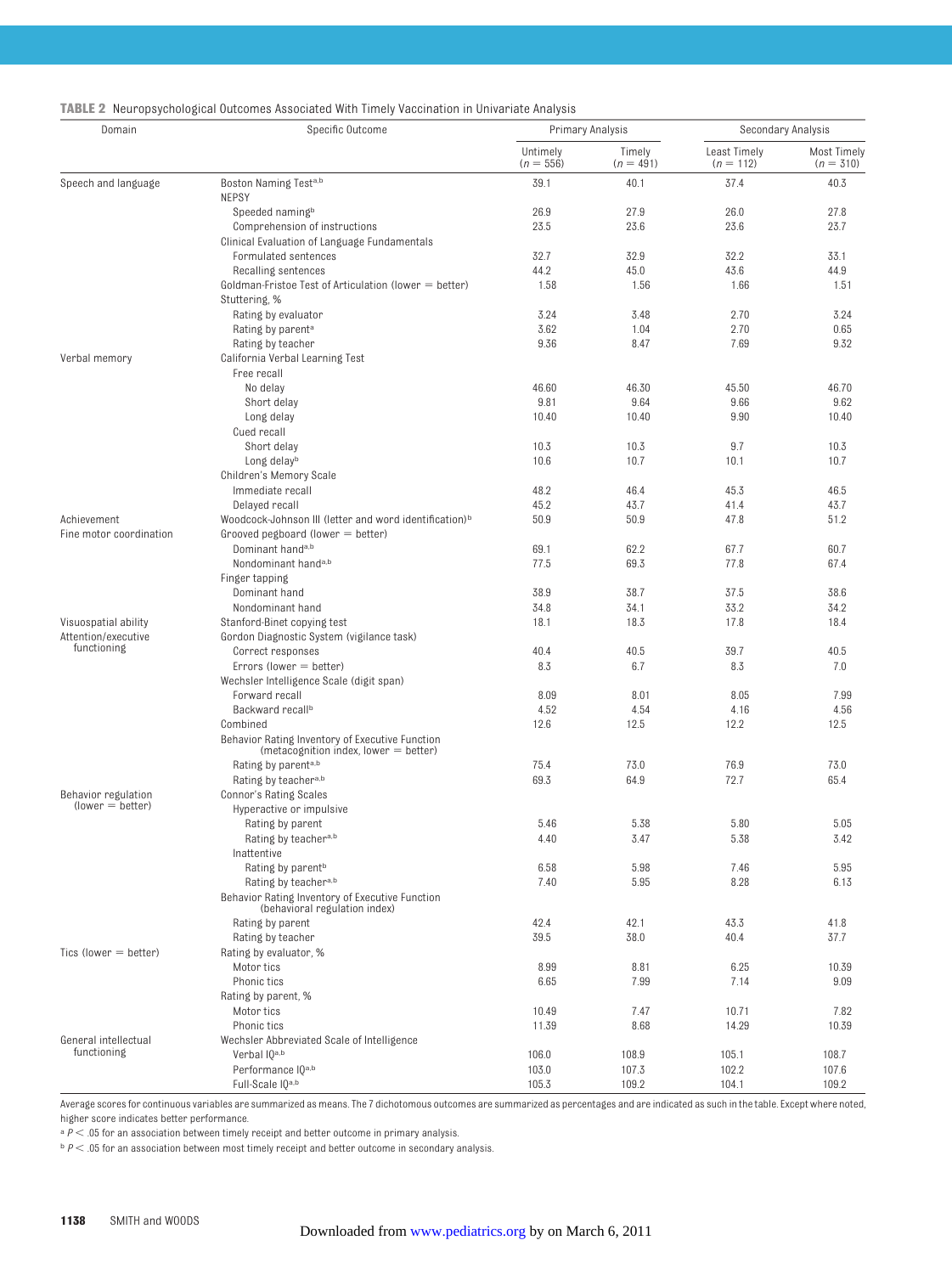#### **TABLE 3** Neuropsychological Outcomes Associated With Timely Vaccination in Multivariable Analysis

| Outcome        | Coefficient | 95% CI        |       |
|----------------|-------------|---------------|-------|
| NEPSY speeded  | 1.08        | $0.16 - 2.00$ | -022  |
| naming test    |             |               |       |
| WISC           | 2.72        | $0.91 - 4.52$ | - 003 |
| performance IO |             |               |       |

Both analyses controlled for age, gender, birth weight, poverty status, Home Observation for Measurement of the Environment score, maternal IQ, maternal education, study site, computer experience, presence of siblings, use of English as primary language, duration of breastfeeding, prenatal fish exposure, iron deficiency, use of attentiondeficit/hyperactivity disorder (ADHD) stimulants, and cumulative ethyl mercury exposure during the first 7 months of life. Additional covariates in the speeded naming test model include maternal age, participation in home-based child care, history of intrauterine growth restriction, prenatal exposure to nicotine, prenatal exposure to alcohol, prenatal exposure to tuna, prenatal exposure to organic mercury, maternal speech delay, maternal language delay, and maternal ADHD. CI indicates confidence interval; NEPSY, Developmental Neuropsychological Assessment; WISC, Wechsler Intelligence Scale for Children.

ative consequences. This is particularly true for pertussis, because disease incidence and mortality are highest in children who are younger than 6 months.24 Furthermore, delayed receipt may lead to series noncompletion. For example, it is known that children who receive the third dose of diphtheria-tetanus-acellular pertussis (DTaP) late are less likely to receive a fourth dose of DTaP.25

We used individual vaccine doses as the unit of dosage exposure rather than estimating total or cumulative antigenic exposure. Some antigens are more reactogenic than others in the first day or 2 after injection, but how such "short-term" differences may or may not translate or relate to any differences in neurologic or immunologic development are unknown. However, our most timely group had the maximum possible vaccine antigen exposures during their infancies, whereas the least vaccinated comparison group had  $\leq 40\%$  (on the basis of vaccine doses) of this exposure.

Delays in receipt of childhood vaccines may be nonintentional (eg, poor access to care, accession of care) or attributable to parental request. Nonintentional delays are known to be associated with maternal marital status (single), lower maternal education, and family socioeconomic status.5,18 We found similar associations between timeliness of vaccine receipt and these factors in this health maintenance organization–based population, although  $\leq$ 2% of the children in the cohort had family incomes below the federal poverty level. In contrast, only 1 of the 9 children who had not received any vaccines resided in a single-parent household, and 6 had mothers with college degrees. This is consistent with a previous study that

demonstrated that children who re-



#### **FIGURE 1**

Up-to-date status in the study cohort. Only children in the most and least timely vaccinated groups were included in the secondary analyses.

ceived no vaccines are more likely to come from affluent, well-educated families.5 This cohort did not have enough children who were fully unvaccinated in the first year of life to form robust estimates of neuropsychological outcomes as compared with children with other patterns of receipt. This is an inherent limitation of any VSD-based study given the generally high immunization rates of children within the member health maintenance organizations.<sup>26</sup> We did not attempt to control statistically for potential differences between completely unvaccinated children and those with late receipt.

A notable strength of this analysis is that the initial study ascertained many important familial and socioeconomic covariates for the neurodevelopmental outcomes. The outcomes also were measured with blinding to the vaccine histories of the children. In addition, the sample size of the initial study was substantial, allowing us ample power to detect small but meaningful differences, even in our subgroup analyses. For example, we had 86% power (posthoc analysis) to detect a 5-point difference in IQ measures as statistically significant (2-sided  $\alpha = .05$ ). Such results, even a 3-point difference (in favor of on-time vaccination), were detected as significantly different in univariate testing. Thus, it is unlikely that a protective effect of delayed vaccination truly exists but was undetected in these analyses. Nevertheless, as with any nonrandomized study, it is possible that we did not fully adjust for confounders that were not present in the original study and may have biased the association between timely vaccination and the outcomes of interest. Given the favorable associations between timely vaccination and most outcomes in the univariate analyses, it seems unlikely that true net adverse effects have been masked by unmea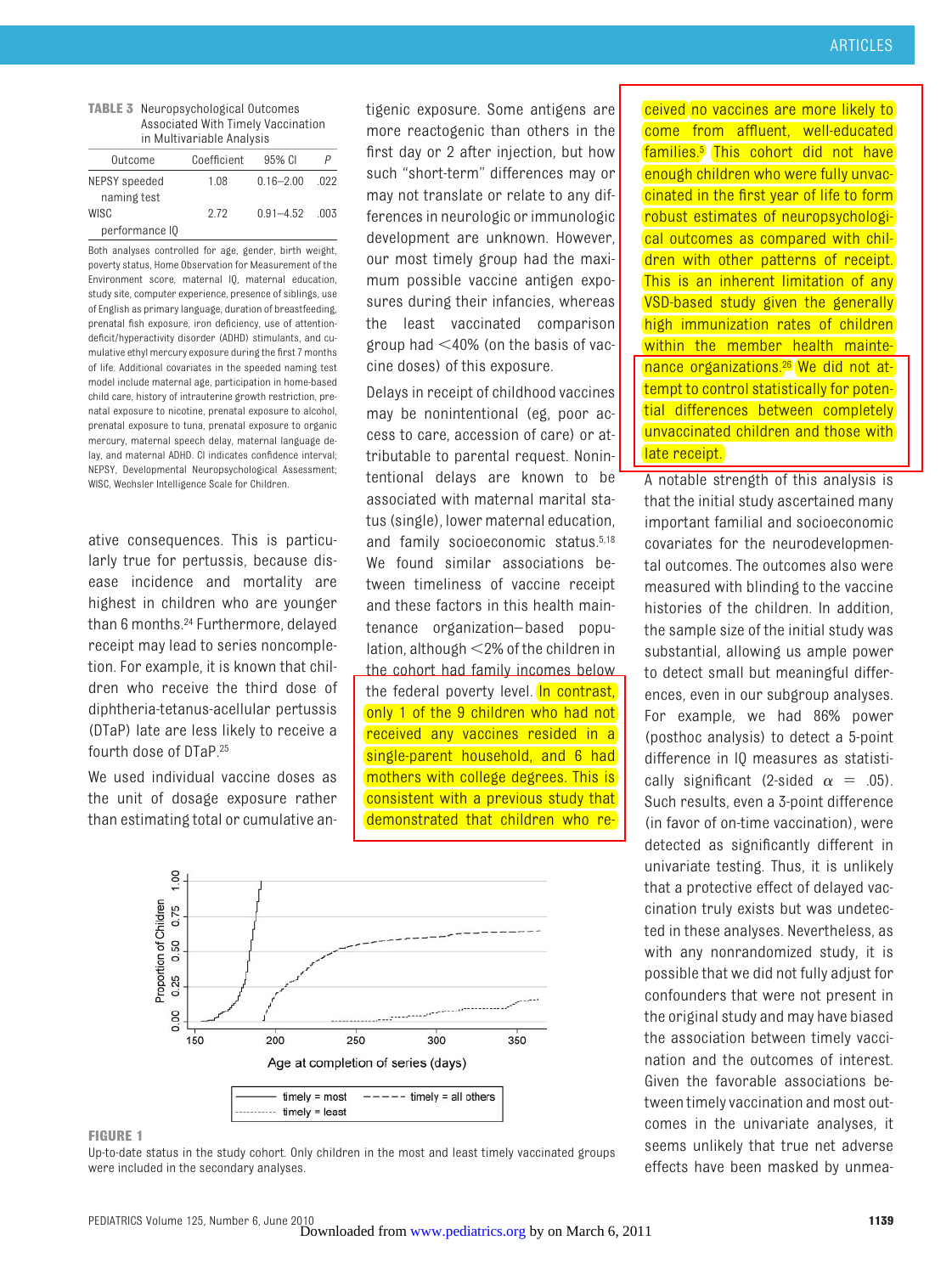sured or unevaluated confounders; however, there may be alternative study designs that more accurately assess associations between timedependent exposures and outcomes in retrospective studies. We are exploring the use of other methods, including survival and propensity-adjusted analyses, for future studies of outcomes associated with vaccine timeliness.

Because the children in this study were born between 1993 and 1997, these results may not be generalizable to the current infant immunization schedule, which now includes 3 doses of heptavalent pneumococcal conjugate vaccine, 3 doses of oral rotavirus

## **REFERENCES**

- 1. Roush SW, Murphy TV; Vaccine-Preventable Disease Table Working Group. Historical comparisons of morbidity and mortality for vaccine-preventable diseases in the United States. *JAMA.* 2007;298(18): 2155–2163
- 2. Chen RT. Vaccine risks: real, perceived and unknown. *Vaccine.* 1999;17(suppl 3): S41–S46
- 3. Gerber JS, Offit PA. Vaccines and autism: a tale of shifting hypotheses. *Clin Infect Dis.* 2009;48(4):456 – 461
- 4. Gellin BG, Maibach EW, Marcuse EK. Do parents understand immunizations? A national telephone survey. *Pediatrics.* 2000;106(5): 1097–1102
- 5. Smith PJ, Chu SY, Barker LE. Children who have received no vaccines: who are they and where do they live? *Pediatrics.* 2004; 114(1):187–195
- 6. Janssen AP, Tardif RR, Herring RM, Smith MJ. *Physician's Perceptions of Current Vaccine Issues*. Washington, DC: US Department of Health and Human Services; 2008
- 7. Offit PA, Moser CA. The problem with Dr Bob's alternative vaccine schedule. *Pediatrics.* 2009;123(1). Available at: www. pediatrics.org/cgi/content/full/123/1/e164
- 8. Glanz JM, McClure DL, Magid DJ, et al. Parental refusal of pertussis vaccination is associated with an increased risk of pertussis infection in children. *Pediatrics.* 2009;123(6):1446 –1451
- 9. NVAC Vaccine Safety Working Group Draft Report. Available at: www.hhs.gov/nvpo/

vaccine, and 1 or 2 doses of influenza vaccine in the first year of life (earliest eligibility at 6 months of age). This limitation is presently unavoidable in any vaccine safety study with long-term follow-up. However, most of the children in this study received DTP rather than DTaP, so the total antigenic burden to which children in this study cohort were exposed was actually higher than that encountered by children today.27 Finally, our analyses were limited to publicly available data from the original study. Future VSD studies without this restriction would be able to assess a wider range of outcomes. These include putative vaccine adverse effects such as neurodevelopmental

nvac/documents/NVACVaccineSafetyWG Report041409.pdf. Accessed July 31, 2009

- 10. Davis RL, Kramarz P, Bohlke K, et al. Measles-mumps-rubella and other measlescontaining vaccines do not increase the risk for inflammatory bowel disease: a casecontrol study from the Vaccine Safety Datalink Project. *Arch Pediatr Adolesc Med.* 2001; 155(3):354 –359
- 11. Bohlke K, Davis RL, Marcy SM, et al. Risk of anaphylaxis after vaccination of children and adolescents. *Pediatrics.* 2003;112(4): 815– 820
- 12. Hambidge SJ, Glanz JM, France EK, et al. Safety of trivalent inactivated influenza vaccine in children 6 to 23 months old. *JAMA.* 2006;296(16):1990 –1997
- 13. Mell LK, Ogren DS, Davis RL, et al. Compliance with national immunization guidelines for children younger than 2 years, 1996 –1999. *Pediatrics.* 2005;115(2): 461– 467
- 14. DeStefano F, Mullooly JP, Okoro CA, et al. Childhood vaccinations, vaccination timing, and risk of type 1 diabetes mellitus. *Pediatrics.* 2001;108(6). Available at: www. pediatrics.org/cgi/content/full/108/6/e112
- 15. Thompson WW, Price C, Goodson B, et al. Early thimerosal exposure and neuropsychological outcomes at 7 to 10 years. *N Engl J Med.* 2007;357(13):1281–1292
- 16. Centers for Disease Control and Prevention. General recommendations on immunization. Recommendations of the Advisory Committee on Immunization Practices

delay, autism, and autoimmune disorders. The association between vaccine timeliness and the incidence of vaccine-preventable diseases could also be measured.

## **CONCLUSIONS**

This study provides the strongest clinical outcomes evidence to date that ontime receipt of vaccines during infancy has no adverse effect on neurodevelopmental outcomes 7 to 10 years later. These results offer reassuring information that physicians and public health officials may use to communicate with parents who are concerned that children receive too many vaccines too soon.

(ACIP). *MMWR Recomm Rep.* 1994;43(RR-1): 1–38

- 17. Centers for Disease Control and Prevention. Recommended childhood immunization schedule—United States, 1997. *MMWR Morb Mortal Wkly Rep.* 1997;46(2): 35– 40
- 18. Luman ET, Barker LE, Shaw KM, McCauley MM, Buehler JW, Pickering LK. Timeliness of childhood vaccinations in the United States: days undervaccinated and number of vaccines delayed. *JAMA.* 2005;293(10):1204 –1211
- 19. Price C, Goodson B, Stewart G. *Infant Environmental Exposure to Thimerosal and Neuropsychological Outcomes at Ages 7 to 10 Years. Technical Report. Vol I*. Bethesda, MD: Abt; 2007
- 20. Grandjean P, Budtz-Jorgensen E, White RF, et al. Methylmercury exposure biomarkers as indicators of neurotoxicity in children aged 7 years. *Am J Epidemiol.* 1999;150(3): 301–305
- 21. Davidson PU, Kost J, Myers GJ, Cox C, Clarkson TW, Shamlaye CF. Methylmercury and neurodevelopment: reanalysis of the Seychelles Child Development Study outcomes at 66 months of age. *JAMA.* 2001;285(10): 1291–1293
- 22. Bradley RH, Caldwell BM. The HOME inventory and family demographics. *Dev Psychol.* 1984;20(2):315–320
- 23. Totsika V, Sylva K. The Home Observation for Measurement of the Environment revisited. *Child Adolesc Ment Health.* 2004; 9(1):25–35
- 24. Centers for Disease Control and Prevention.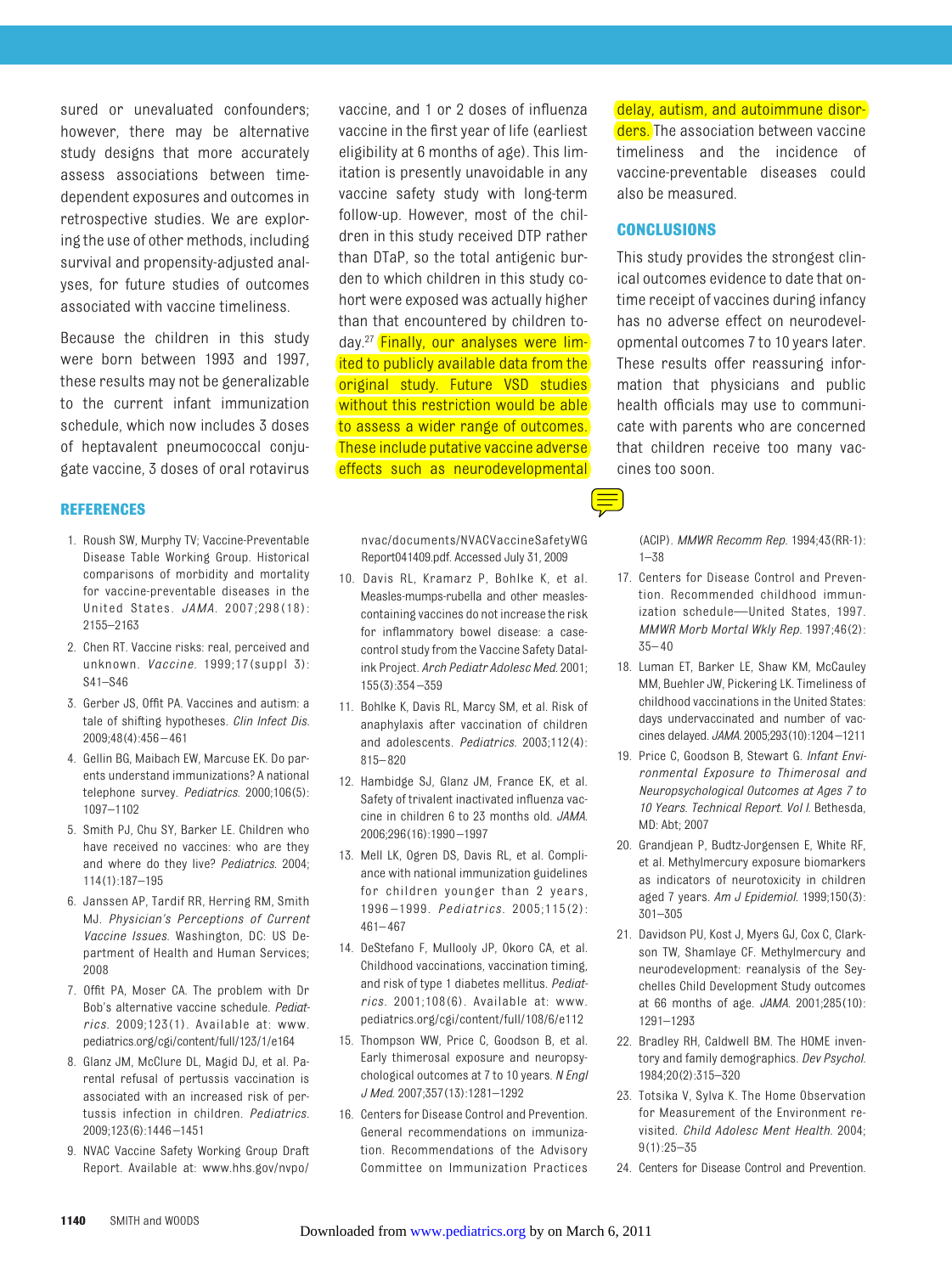Pertussis—United States, 2001–2003. *MMWR MorbMortalWkly Rep.* 2005;54(50):1283–1286

- 25. Strine TW, Luman ET, Okoro CA, McCauley MM, Barker LE. Predictors of age-appropriate receipt of DTaPdose4.*AmJPrevMed.*2003;25(1):45–49
- 26. Chen RT, Glasser JW, Rhodes PH, et al. Vaccine Safety Datalink project: a new tool for improving vaccine safety monitoring in the United States. *Pediatrics.* 1997;99(6): 765–773
- 27. Offit PA, Quarles J, Gerber MA, et al. Addressing parents' concerns: do multiple vaccines overwhelm or weaken the infant's immune system? *Pediatrics.* 2002;109(1): 124 –129

*BPA Controversy Continues: While there has been much in the news recently about the potential dangers of bisphenol A (BPA) resulting in recommendations to avoid products such as baby bottles and canned goods lined with it, the Food and Drug Administration continues to note that this chemical does not pose a risk at low levels of human exposure. Those against BPA argue that we don't know what a low level really is, and those who don't see it as a problem are calling for more research to disprove the fears. According to an editorial in the* The Wall Street Journal *(January 30, 2010), the National Toxicology Program filed a report in 2008 noting some concern for effects of BPA on the brain, behavior, and prostate glands in fetuses, infants, and children. The other 320 pages to this report have largely been overlooked, despite their noting that these studies are controversial because they have not been successfully reproduced by independent investigators, study designs are questionable, the relevance of animal models for human risks is not clear, and we lack understanding of just what the potential adverse nature of reported effects are. While BPA has been called an "endocrine disruptor" because it binds to estrogen receptors, the National Toxicology study states, "there is currently no evidence that estrogen receptor signaling plays an essential role in male-typical brain and behavioral sexual differentiation" in humans. The National Institute of Environmental Health Sciences is currently investing \$30 million in further BPA research. Hopefully the findings will allow us to put the cap on the bottle in terms of whether or not we really need to worry about BPA.*

Noted by JFL, MD